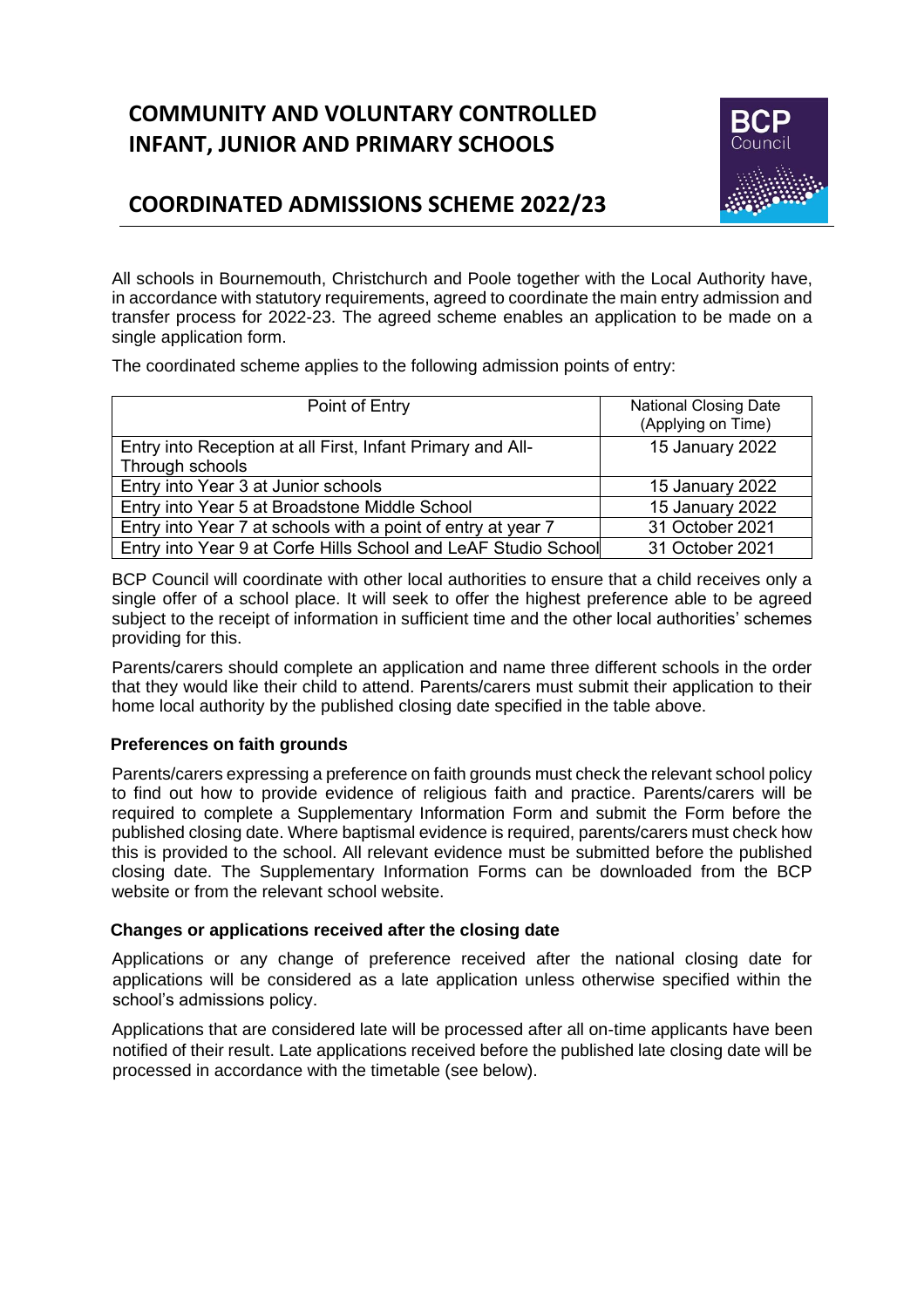Any applications received after the published closing date for late applications will be processed as quickly as possible after the timetable (see below) has been completed. Once processed, they will be immediately added to the waiting list(s) if a place is not available.

#### **Living or applying for schools outside BCP Council**

Parents/carers who live outside the BCP Council who wish to apply for a school will need to complete their home local authority's application form in accordance with timescales published in that Local Authority's scheme.

BCP Council will send a list of all applicants to all school Admission Authorities within the council's area. It will send applications for schools in other local authorities to the relevant local authority to administer.

#### **Information from other admission authorities**

Where a parent/carer lists a school which is its own admission authority, or a school in another local authority as one of their preferences, information is electronically transferred to the relevant school or local authority. The admission authority will then be required to rank in order the applications they received in accordance with their admission arrangements and decide whether they can offer the child a place.

Once the decisions have been made by the relevant admission authority, they are returned to the Local Authority by the deadline specified (see timetable below). The LA then compares the provisional offer lists; if a child's name appears on more than one offer list, the LA will then refer to the preference order on the parent/carer application to see which school the family wants the most. Then, in accordance with the order of preference on the application form, the child's name will be retained on the list of the highest preference school able to offer a place and removed from the lower preference school(s) offer list(s).

Places freed up by this process will then be offered to applicants who are next on a school's ranked order of priority.

#### **When preferences cannot be met**

For those applicants who are not able to be offered any of their preferred schools:

- if they are resident in BCP Council, they will be offered a place at the nearest school to their home address which still has places available with agreement from the relevant admissions authority; or
- if they are resident outside of BCP Council, they will be referred to their own local authority to discuss schooling.

Those applicants who apply after the national closing date go through a similar process again, resulting in further offers being made in accordance with the agreed late application timetable.

#### **Outcome of application**

BCP Council will advise parents/carers who applied online by uploading the outcome to the online system. Parents/carers will be able to view the outcome of their application online on the relevant national offer date. BCP Council will issue letters to all parents on the national offer dates.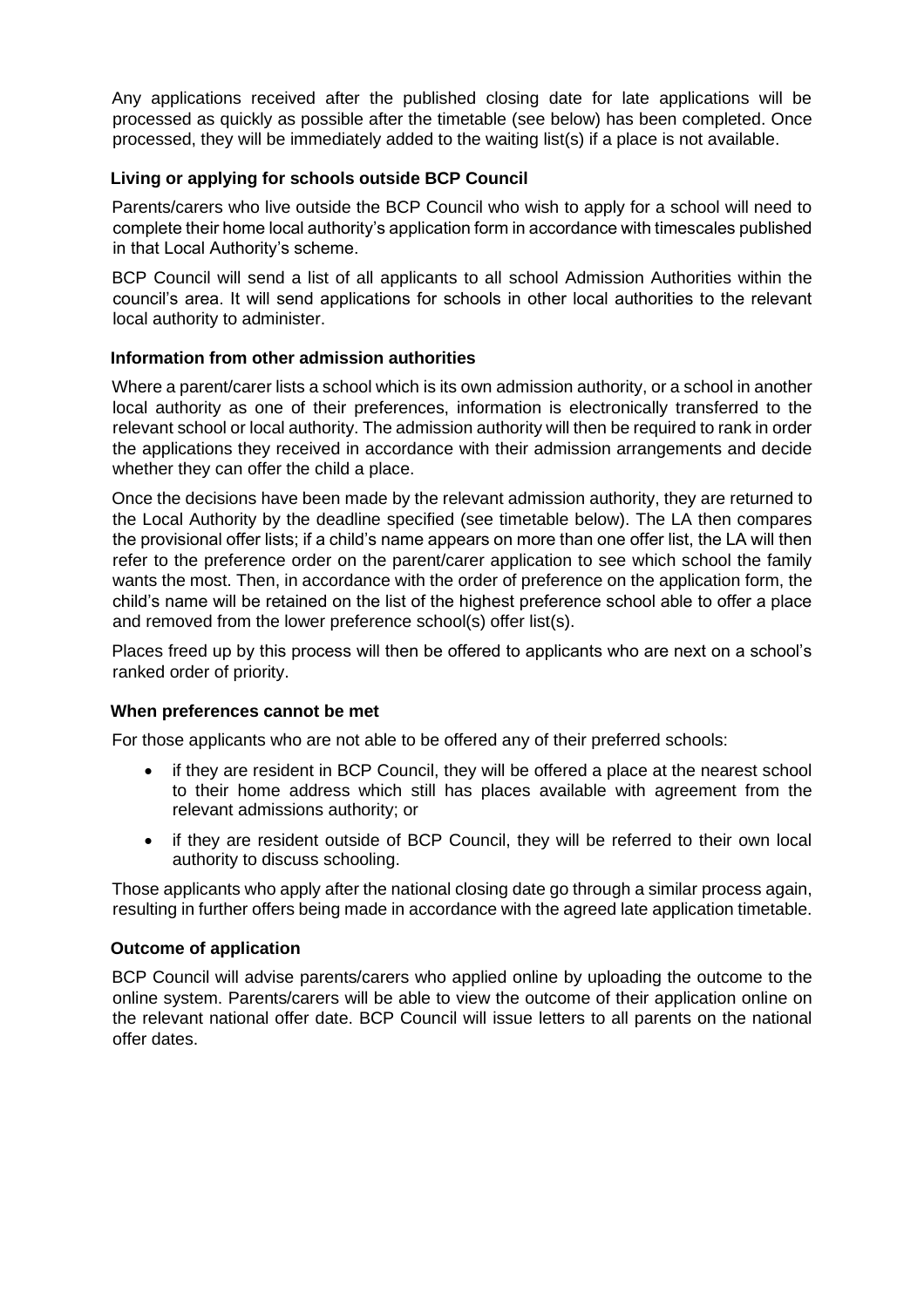#### **Waiting list**

The length of time a child's name is on the waiting list cannot be taken into account when places become available. Places are offered in accordance with the oversubscription criteria in the school's published admissions policy.

Waiting lists for the point of entry must be held until 31 December 2022. Not all schools hold waiting lists after this time. Parents will receive information in their notification letter about how the waiting lists are managed.

All waiting lists held for the academic year 2022/23 will expire on 31 August 2023. Parents/carers must submit a new school application form for 2023/2024 and any subsequent years. Applications can be submitted from 1 June 2023.

#### **Appeals**

School Admission Authorities will inform the BCP Council of the outcome of any appeals within 2 working days.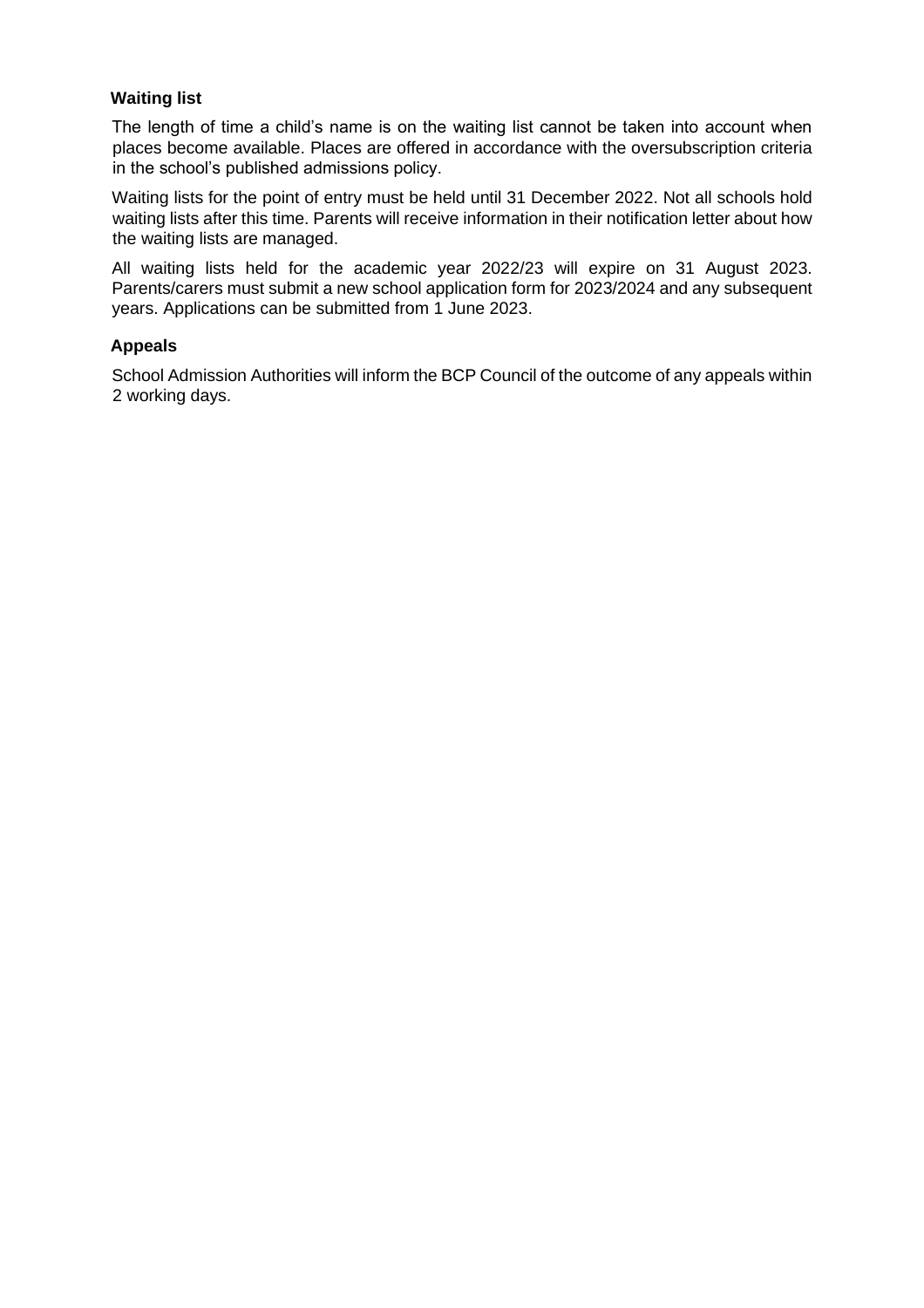|                                                                                                                                                                                                                                                                                                 | Secondary | Junior/Middle | Reception |
|-------------------------------------------------------------------------------------------------------------------------------------------------------------------------------------------------------------------------------------------------------------------------------------------------|-----------|---------------|-----------|
| Closing date for applications                                                                                                                                                                                                                                                                   | 31/10/21  | 15/01/22      | 15/01/22  |
| BCP Council (BCP) to exchange<br>applicant information with other local<br>authorities (LAs) by<br>BCP to exchange applicant information<br>with other school Admission Authorities<br>(AAs) in Council's area, with the<br>exception of any applications received<br>from outside the area, by | 19/11/21  | 04/02/22      | 04/02/22  |
| BCP sends a list of all applicants from<br>outside the area to other AAs in BCP                                                                                                                                                                                                                 | 26/11/21  | 18/02/22      | 18/02/22  |
| AAs to send electronically a list of pupils<br>to BCP in the order to be considered,<br>together with the relevant criteria for each<br>applicant                                                                                                                                               | 07/01/22  | 02/03/22      | 02/03/22  |
| First exchange of offers between BCP<br>and other LAs for applicants resident in<br>their respective areas by                                                                                                                                                                                   | 21/01/22  | 16/03/22      | 16/03/22  |
| Deadline for final exchange of offers<br>between LAs for applicants resident in<br>their respective areas                                                                                                                                                                                       | 04/02/22  | 01/04/22      | 01/04/22  |
| BCP to inform other AAs of final<br>allocation of places by                                                                                                                                                                                                                                     | 23/02/22  | 13/04/22      | 13/04/22  |
| BCP issues notification letters to all<br>applicants and on-time notifications to be<br>uploaded on                                                                                                                                                                                             | 01/03/22  | 19/04/22      | 19/04/22  |
| Parents accept/refuse offer by                                                                                                                                                                                                                                                                  | 15/03/22  | 03/05/22      | 03/05/22  |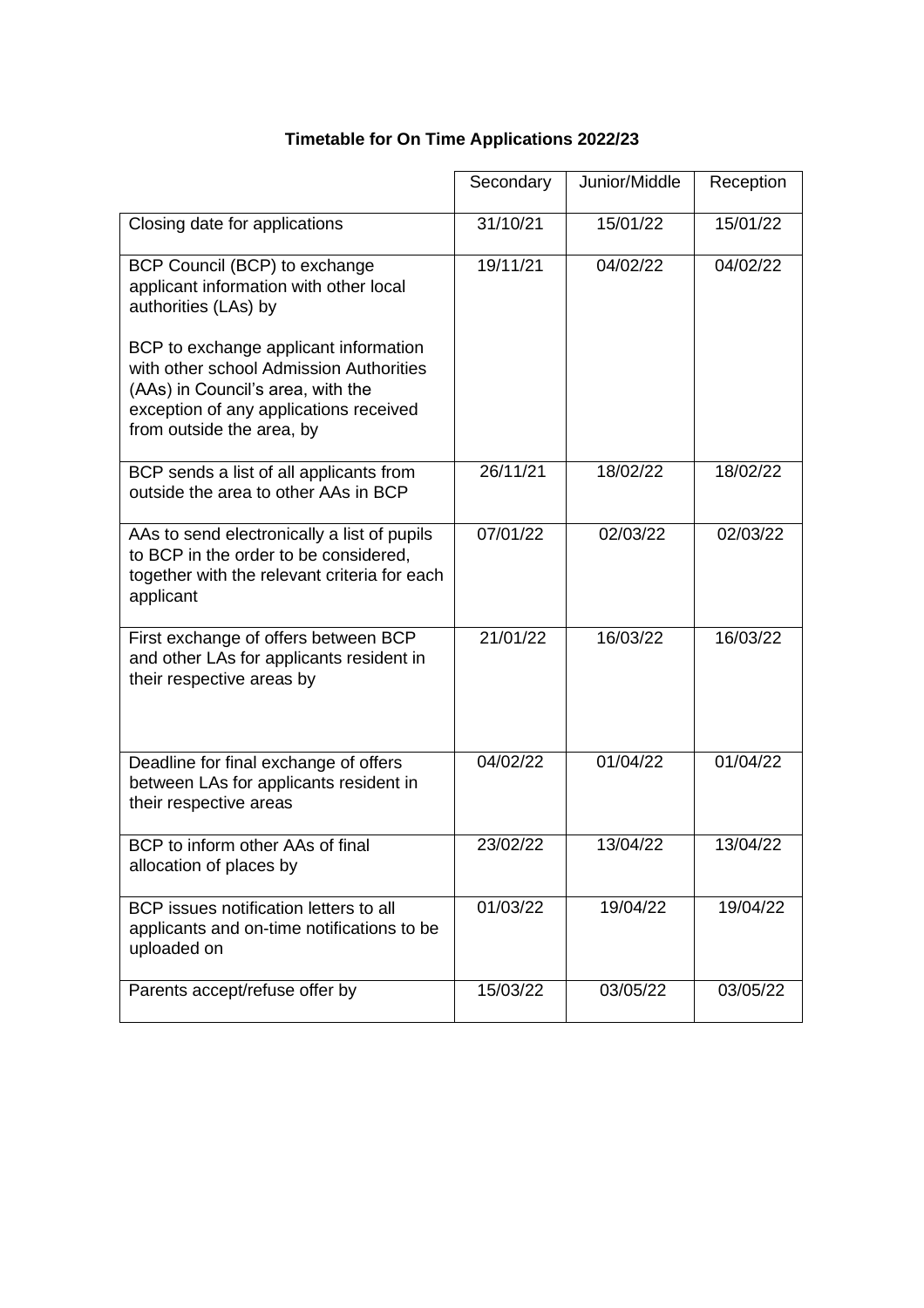### **Timetable for Late Applications 2022/23**

|                                                                                                                                         | Secondary | Junior   | Reception |
|-----------------------------------------------------------------------------------------------------------------------------------------|-----------|----------|-----------|
| Closing date for late applications                                                                                                      | 28/01/22  | 11/02/22 | 11/02/22  |
| BCP Council (BCP) to exchange applicant<br>information with other school Admission<br>Authorities (AAs) in BCP                          | 04/02/22  | 07/03/22 | 07/03/22  |
| AAs to send electronically a list of pupils in<br>the order to be considered, together with the<br>relevant criteria for each applicant | 24/02/22  | 21/03/22 | 21/03/22  |
| BCP to inform other AAs of final allocation of<br>places                                                                                | 04/03/22  | 06/05/22 | 06/05/22  |
| BCP issues notification letters to all<br>applicants on                                                                                 | 11/03/22  | 11/05/22 | 11/05/22  |
| Parents accept/refuse offer by                                                                                                          | 25/03/22  | 24/05/22 | 24/05/22  |

#### **Please note**

At the end of the above timetable, the BCP Council will continue to coordinate the allocation on a regular basis until the end of the school year.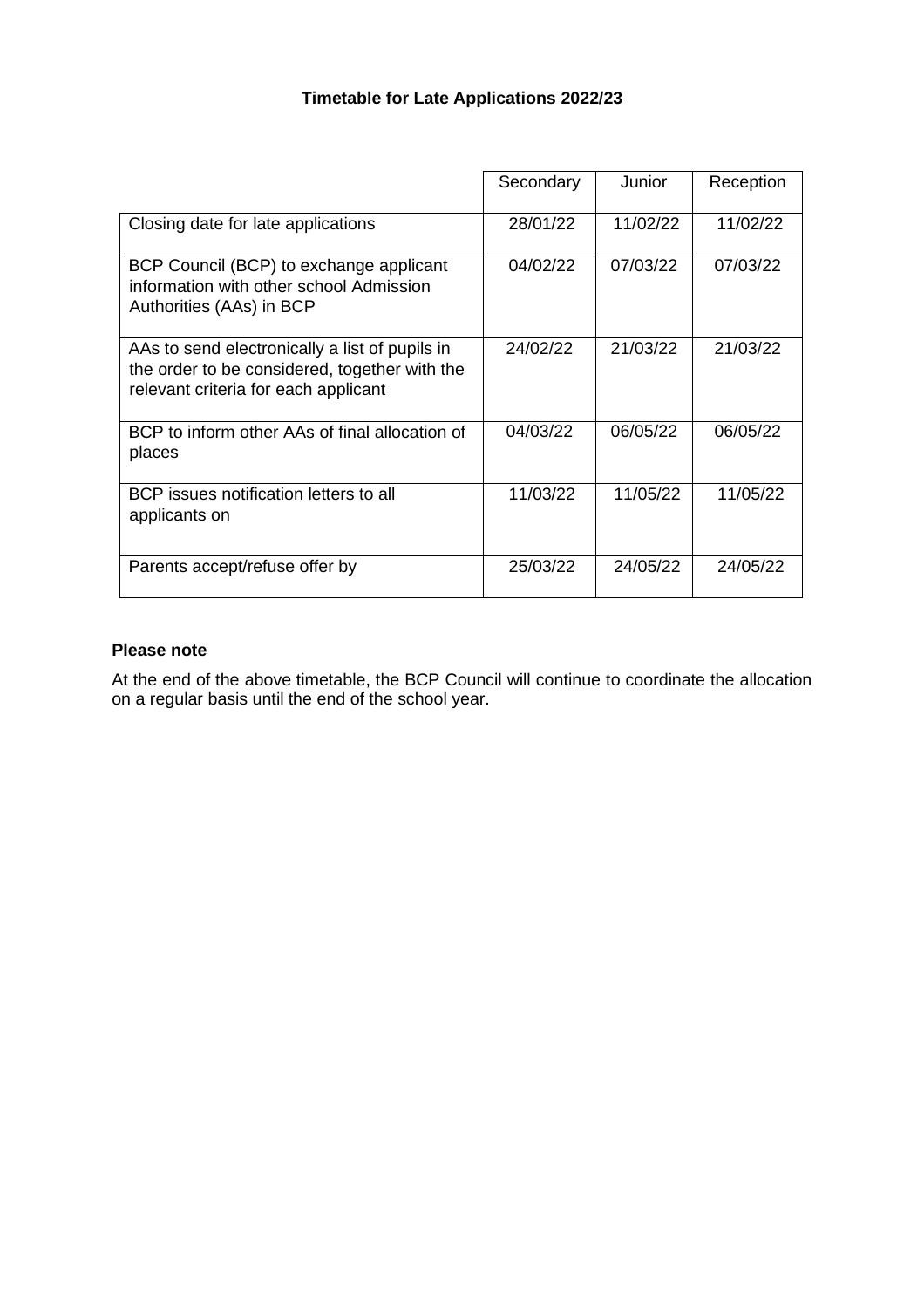#### **IN YEAR ADMISSIONS**

With the agreement of the school admission authorities, BCP Council coordinates all applications for school places in the council's area except Highcliffe School. Parents are advised to contact Highcliffe School directly for an application form.

One application form will be available for parents/carers wishing to apply for any school located in BCP Council. The application will invite parents to list up to three schools ranked in the order they would like their child to attend. The parents/carers should then submit the application to the BCP Council.

Parents/carers applying for a church school who request a place on faith grounds must provide a completed Supplementary Information Form. The Supplementary Information Form (SIF) is available from the school or a copy can be downloaded from the BCP website. Details of where to return the SIF are set out in the information on each school's websites regarding their admission arrangements.

For applications for schools in the council's area, BCP Council will send the application details to the relevant school Admission Authority, normally within 3 working days of receipt.

Admission Authorities will inform BCP Council within 7 school days of the outcome of the application. BCP Council will send out an offer or refusal letter (except for Highcliffe School which will send the letter to the parent, copied to the Local Authority). Only in exceptional circumstances will BCP Council agree an extension to the time taken for an application outcome. It will be expected from the relevant admission authority that they will be able to give a clear explanation to the parents/carers as well as the Local Authority why there are further delays. Information regarding schools that do not process applications in a timely manner may be passed on to the Schools Adjudicator and/or relevant Department for Education agencies (e.g. RSC, EFSA). The need to request direction may also be considered.

All Admission Authorities will inform BCP Council of the results of any appeal hearings within 2 working days of the appeal outcome.

#### **Applications to start in September 2022 for places in a year group different to the point of entry**

With the exception of applications for Grammar Schools, these applications will not be processed until after 1 June 2022.

Any applications received prior to 1 May 2022 will be too early to be processed and the parent will be asked to submit a new application after 1 June 2022. Applications received between 1 May and 1 June 2022 will be retained by the School Admissions Team and processed after 1 June 2022.

Applicants applying before 1 June 2022 will be informed that their application will not be processed until after this date. This does not constitute a refusal to offer a school place at any of the preferred schools and therefore there will be no right of appeal until such time as the application has been processed.

Grammar School applications will need to be processed early to allow sufficient time for testing and, if appropriate, to allow appeals to be heard before the end of the Summer Term. Therefore applications for grammar school will be processed as and when received.